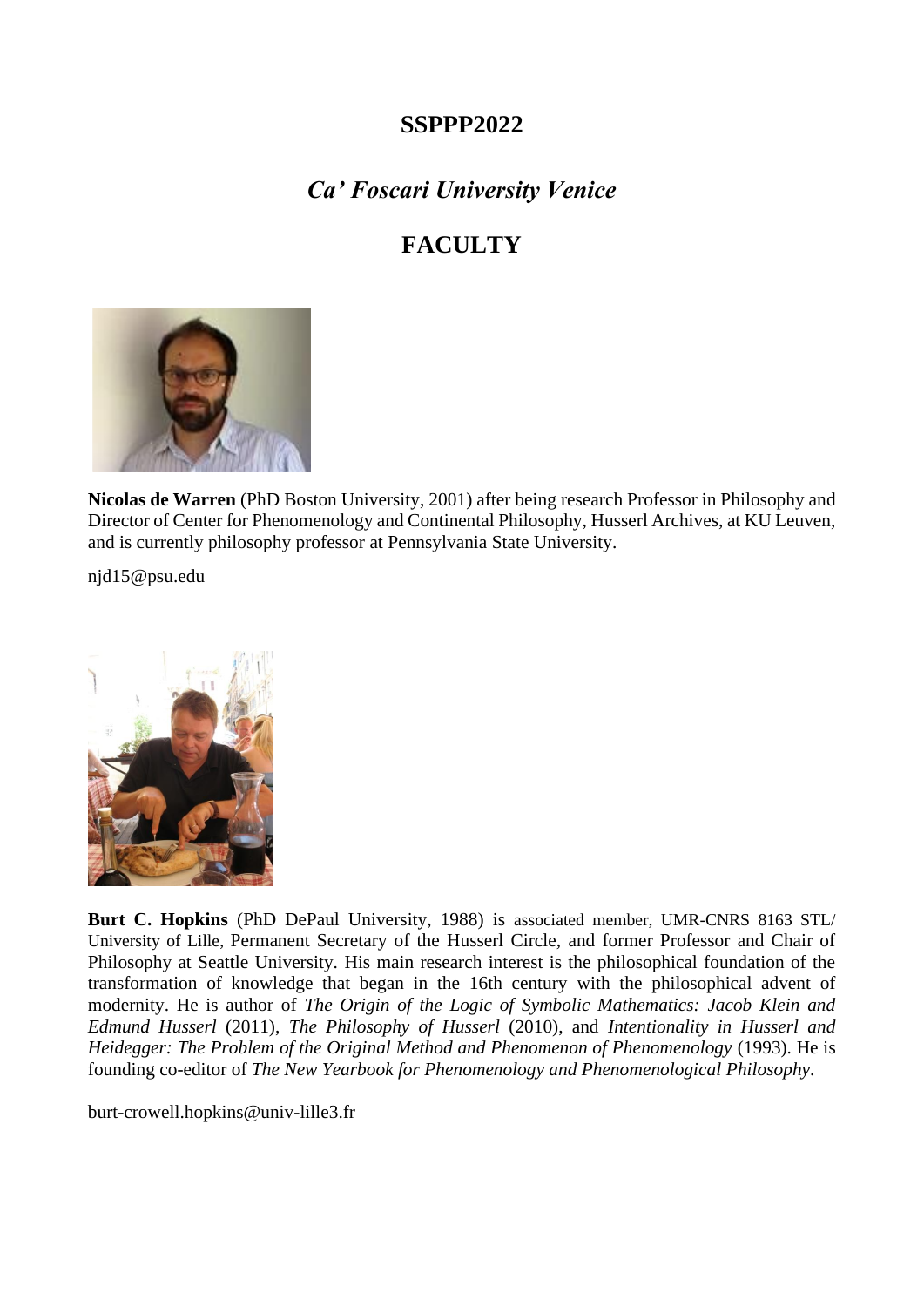

**Claudio Majolino** (PhD University of Rome "La Sapienza", 2002). After teaching at University of Paris "La Sorbonne" (2003-2004) he is professor of philosophy of language at University of Lille (2005—). He has also been distinguished visiting professor at Seattle University (2008, 2010). In the last fifteen years he has authored, edited and translated several books and articles on phenomenology, ontology and the history of philosophy.

claudio.majolino@univ-lille3.fr



**Daniele De Santis** (PhD University of Rome II, 2013) Daniele De Santis is assistant professor (odborný asistent) in the department of philosophy and religious studies (Úfar) of Charles University, Prague. He has recently edited (with B. Hopkins and C. Majolino) the *Routledge Handbook of Phenomenology and Phenomenological Philosophy* and published the monograph *Husserl and the A Priori* (Cham 2021). He is co-editor of *The New Yearbook for Phenomenology and Phenomenological Philosophy* (Routledge).

desantis-daniele@yahoo.it



**Matteo Giannasi** (PhD Ca' Foscari University Venice, 2005). Matteo Giannasi has published two books and a number of papers on various aspects of the phenomenological project. He has been lecturing on various subjects (most notably epistemology and philosophy of language) at Ca' Foscari University Venice. His interests cluster around the legacy of the phenomenological movement and the consequences of philosophical naturalism.

matteo.giannasi@unive.it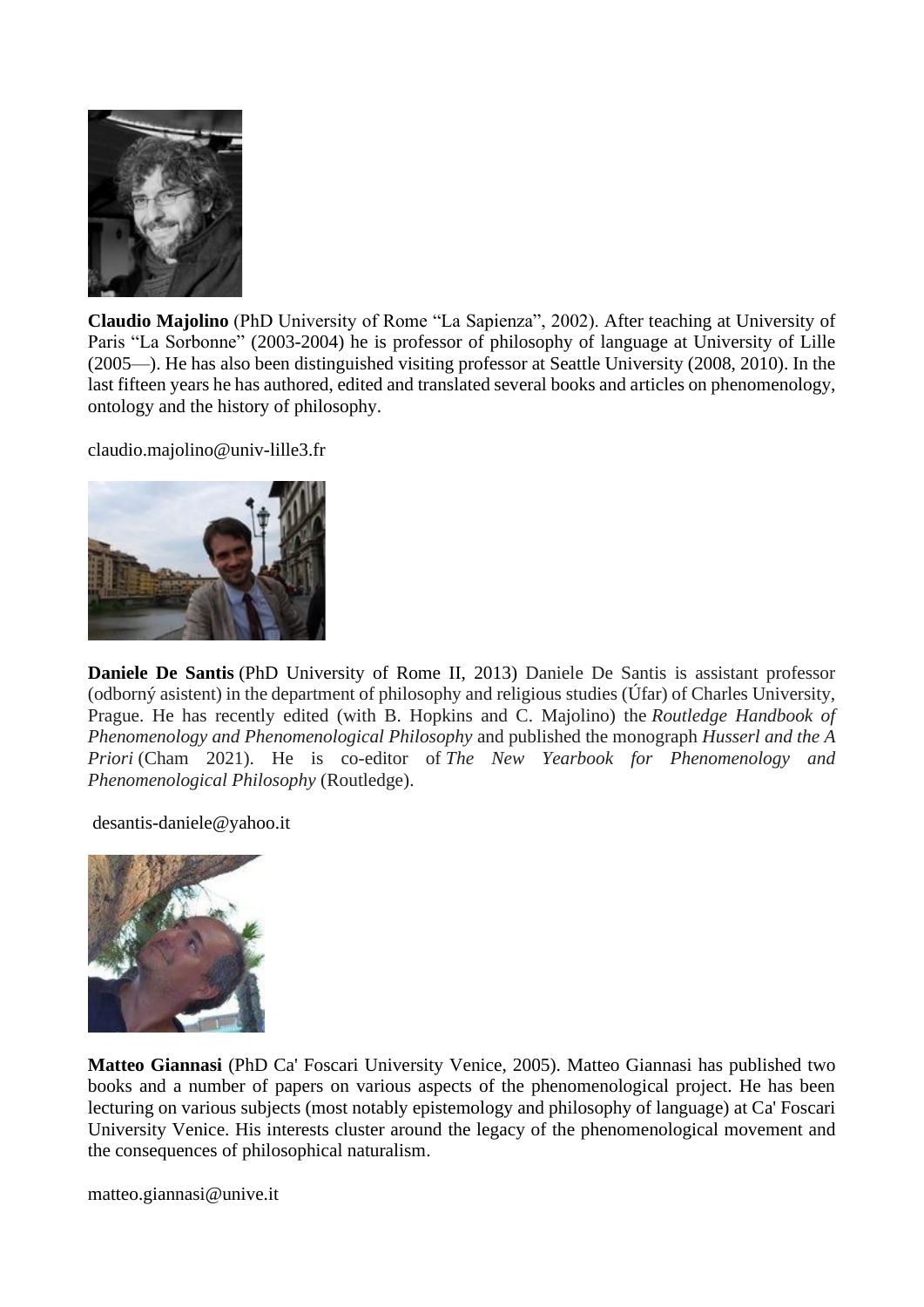

**Emiliano Trizio** (MPhil London School of Economics 2001, PhD Paris-X 2005). After teaching at the Universities of Paris Pantheon Sorbonne, Lille III, Nancy II, Seattle, and at the University of the West of England, he is currently researcher at Ca' Foscari University Venice. He is author of *Philosophy's Nature: Husserl's Phenomenology, Natural Science, and Metaphysics*. New York: Routledge 2020.

emiliano.trizio@uwe.ac.uk



**Inga Römer** is Professor of philosophy at the University of Grenoble Alpes in France. She received her PhD and her "*habilitation*" at the University of Wuppertal in Germany. Her primary areas of interests are questions of metaphysics, time, subjectivity and ethics. She has worked on Classical German philosophy (especially Kant) as well as on German and French phenomenology and hermeneutics (especially Husserl, Heidegger, Ricœur and Levinas).

inga.roemer@univ-grenoble-alpes.fr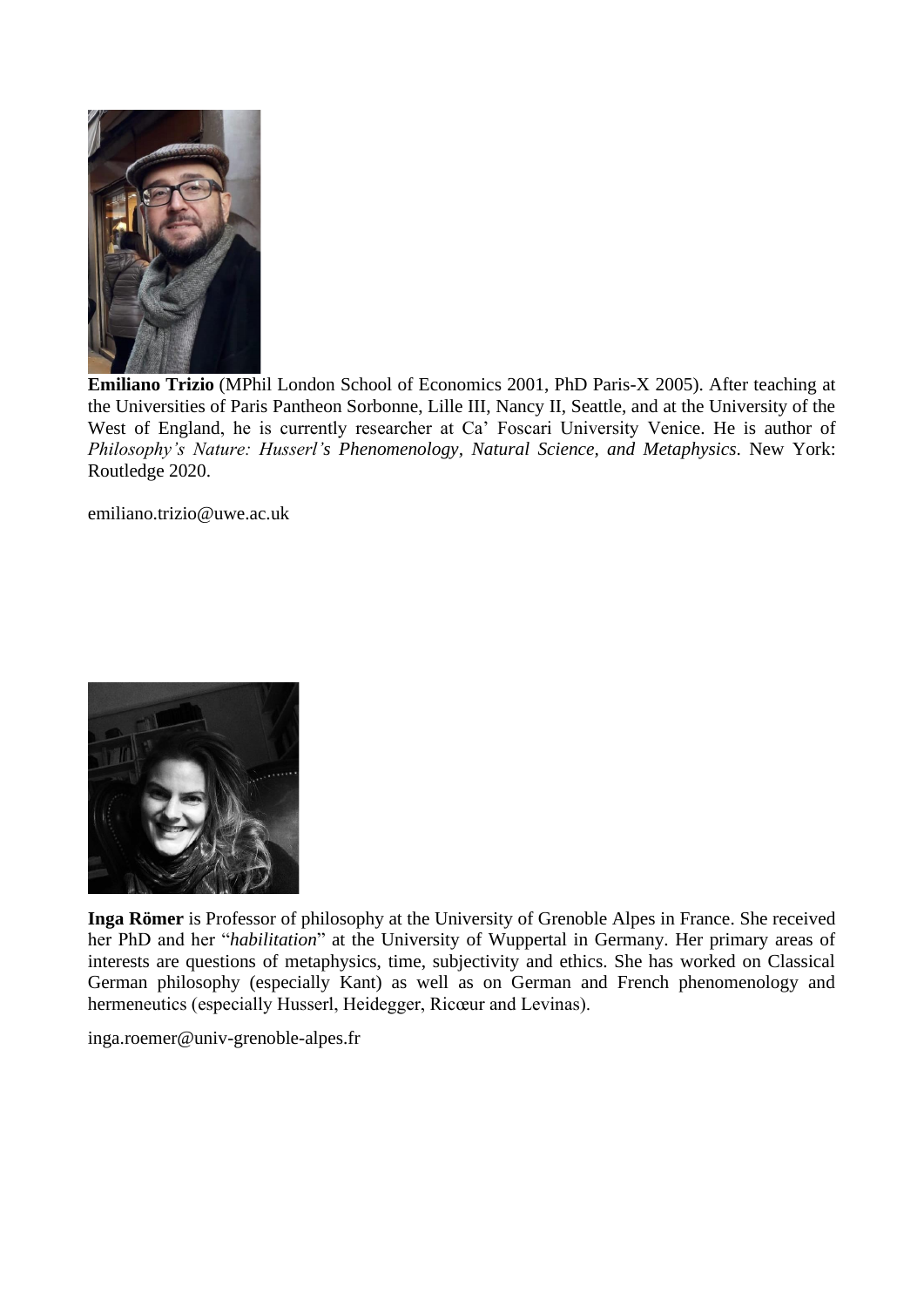

**Roberta Dreon** is Associate Professor of Aesthetics at the Department of Philosophy and Cultural Heritage of Venice University, Ca' Foscari since December 2014. She is author of *Out of the Ivory Tower. The Inclusive Aesthetics of John Dewey, Today* (Marietti in 2012, translated into French by Questions Théoriques in 2017), *Heidegger, Experience and Time* (Angeli 2003) and *Feeling and Speech. Language and Sensitivity between Philosophies and Aesthetics of the Twentieth Century* (Mimesis 2007) based on Merleau-Ponty's phenomenology, hermeneutics and pragmatism. She also wrote a long series of papers on pragmatism, phenomenology, and aesthetic issues. She has just published *Human Landscapes. Contributions to a Pragmatist* Anthropology (SUNY Press 2022).



**Valeria Bizzari** currently works at the Husserl Archives of the Catholic University in Leuven. Her research interests involve phenomenology, philosophy of emotions and phenomenological psychopathology. From 2018 to the end of 2020, she worked at the Clinic for General Psychiatry, Universität Heidelberg, with a project on Asperger's syndrome. She spent visiting research periods at the Center for Subjectivity Research in Copenhagen, the Oxford Empathy Programme at University of Oxford, and the Department of Philosophy at the University of Wien.